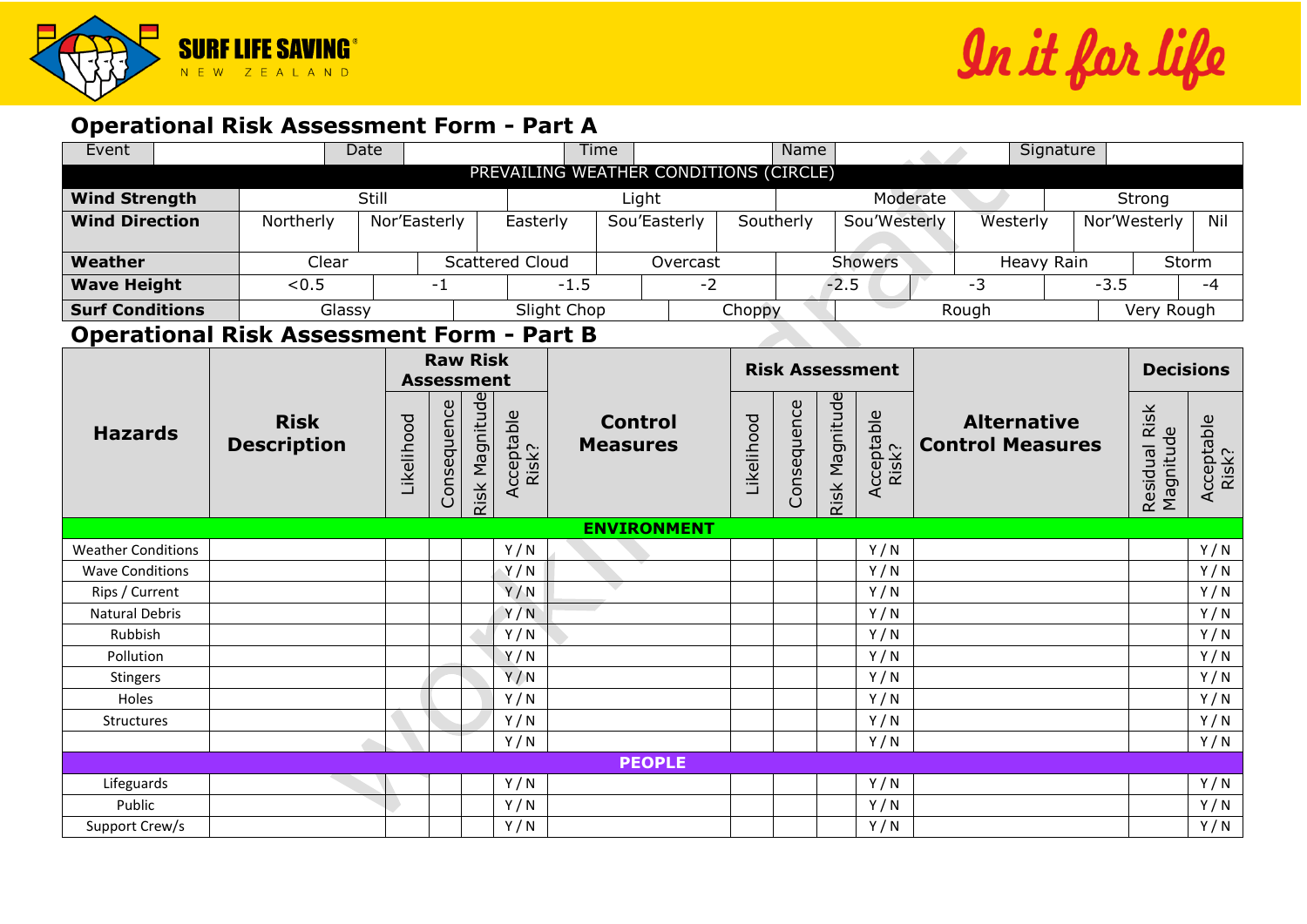

In it for life

| Competitors         |  | Y/N |                  |  | Y/N | Y/N |
|---------------------|--|-----|------------------|--|-----|-----|
| Supporters          |  | Y/N |                  |  | Y/N | Y/N |
| Spectators          |  | Y/N |                  |  | Y/N | Y/N |
| <b>Water Safety</b> |  | Y/N |                  |  | Y/N | Y/N |
| Officials           |  | Y/N |                  |  | Y/N | Y/N |
|                     |  | Y/N |                  |  | Y/N | Y/N |
|                     |  |     | <b>EQUIPMENT</b> |  |     |     |
| <b>IRBs</b>         |  | Y/N |                  |  | Y/N | Y/N |
| ATVs                |  | Y/N |                  |  | Y/N | Y/N |
| Boat / Canoe        |  | Y/N |                  |  | Y/N | Y/N |
| Skis                |  | Y/N |                  |  | Y/N | Y/N |
| <b>Boards</b>       |  | Y/N |                  |  | Y/N | Y/N |
| Vehicles - Beach    |  | Y/N |                  |  | Y/N | Y/N |
| Vehicles - Road     |  | Y/N |                  |  | Y/N | Y/N |
|                     |  | Y/N |                  |  | Y/N | Y/N |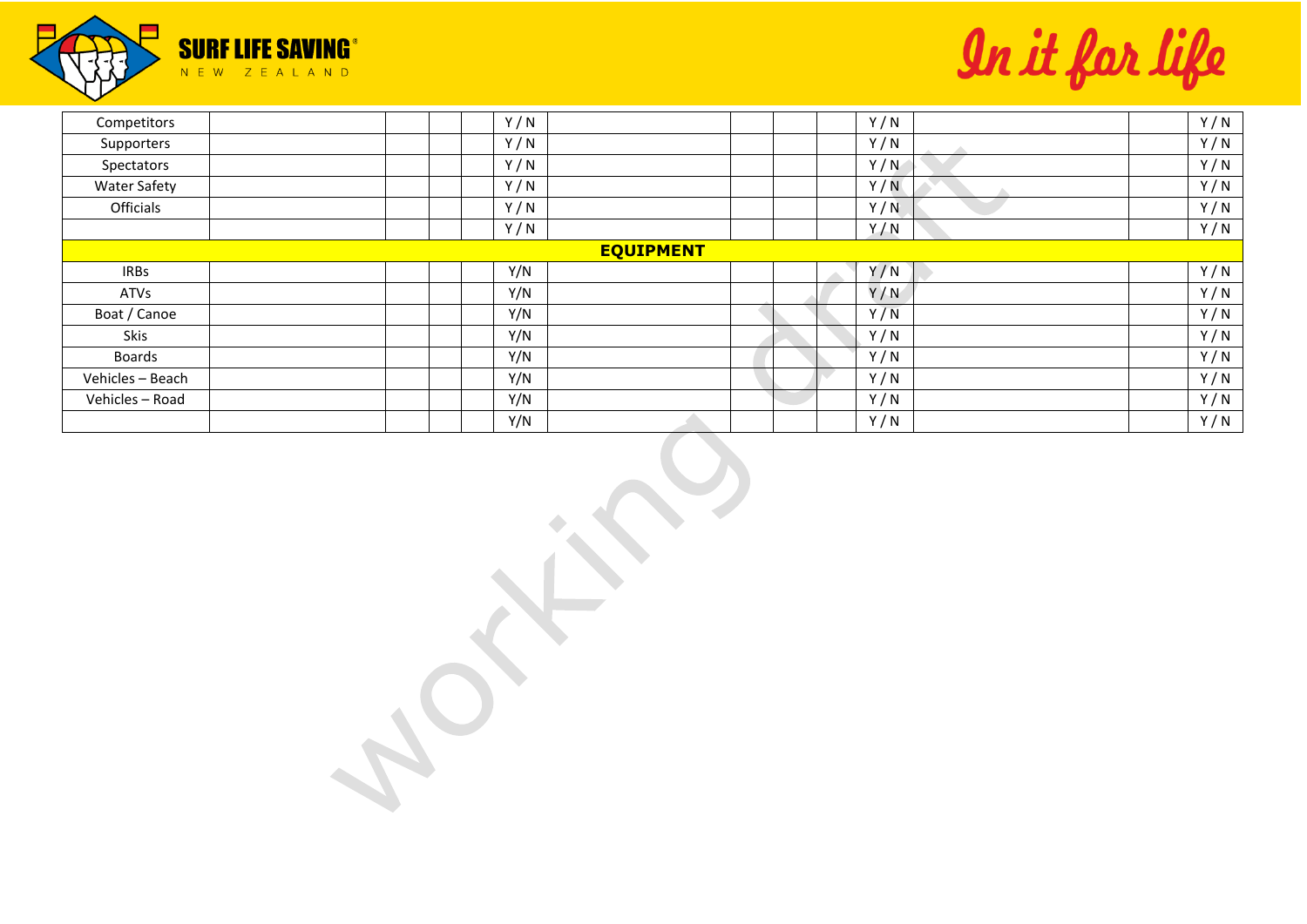

## In it far

**Appendix: Risk rating scales and risk matrix-** For reference when calculating risk ratings (L x C = R)

## **Likelihood Scale**

| <b>Score</b> | Scale             | Frequency of accident                                                             |
|--------------|-------------------|-----------------------------------------------------------------------------------|
|              | Rare              | Would only occur in exceptional circumstances.                                    |
| 2            | Unlikely          | Incident conceivable at some time, but only remotely possible.                    |
| 3            | Possible          | Could occur at some time, has probably happened in the past.                      |
| 4            | Likely            | Will probably occur in most circumstances, known to have happened in<br>the past. |
| 5            | Almost<br>certain | Expected to occur in most circumstances, regularly occurred in the past.          |

How to determine the likelihood rating: A likelihood rating is the **likelihood of the**  *predicted accident occurring* and not the likelihood of harm occurring.

Consideration of who could be affected, what controls are in place (are they effective or not) are useful pieces of information to consider when making this judgement.

## **Consequence Scale**

| <b>Score</b>  | <b>Scale</b>                 | Severity of harm (psychological, physical, and/or emotional)                                                                                                                                               |
|---------------|------------------------------|------------------------------------------------------------------------------------------------------------------------------------------------------------------------------------------------------------|
| 1             | Insignificant<br><b>Harm</b> | No real harm or illness resulting $-$ e.g. minor bumps, bruises or<br>abrasions.                                                                                                                           |
| $\mathcal{P}$ | Minor Harm                   | First aid or minor medical treatment is required - e.g. sprains, strains<br>and cuts.                                                                                                                      |
| 3             | Significant<br>Harm          | Harm or illness requiring treatment by a qualified medical practitioner<br>such as a GP, physio, dentist, or a hospital e.g. fractures, dislocations,<br>soft tissue damage, or wounds requiring stitches. |
| 4             | Serious<br>Harm              | Life or limb threatening harm or illness, permanent disablement<br>e.g. multiple trauma injuries with potential for permanent disablement.                                                                 |
| 5             | Fatality                     | One or multiple fatalities                                                                                                                                                                                 |

How to determine the consequence rating: Predict what the **Reasonably Foreseeable Worst Case Harm (RFWCH)** could be. In other words, what's the worst harm that could occur that would not be bizarre.

If we predict our consequence at 'worst case' then the result will always be death (5-Fatality). If we predict at 'most common' we leave ourselves vulnerable for missing predictable outcomes. For example, 'Tripping on an exposed power cable' Most common harm= graze/sprained wrist (2- Minor Harm) Worst case harm= hits head and dies (5 fatality) RFWCI- Broken Wrist (3- Significant Harm)